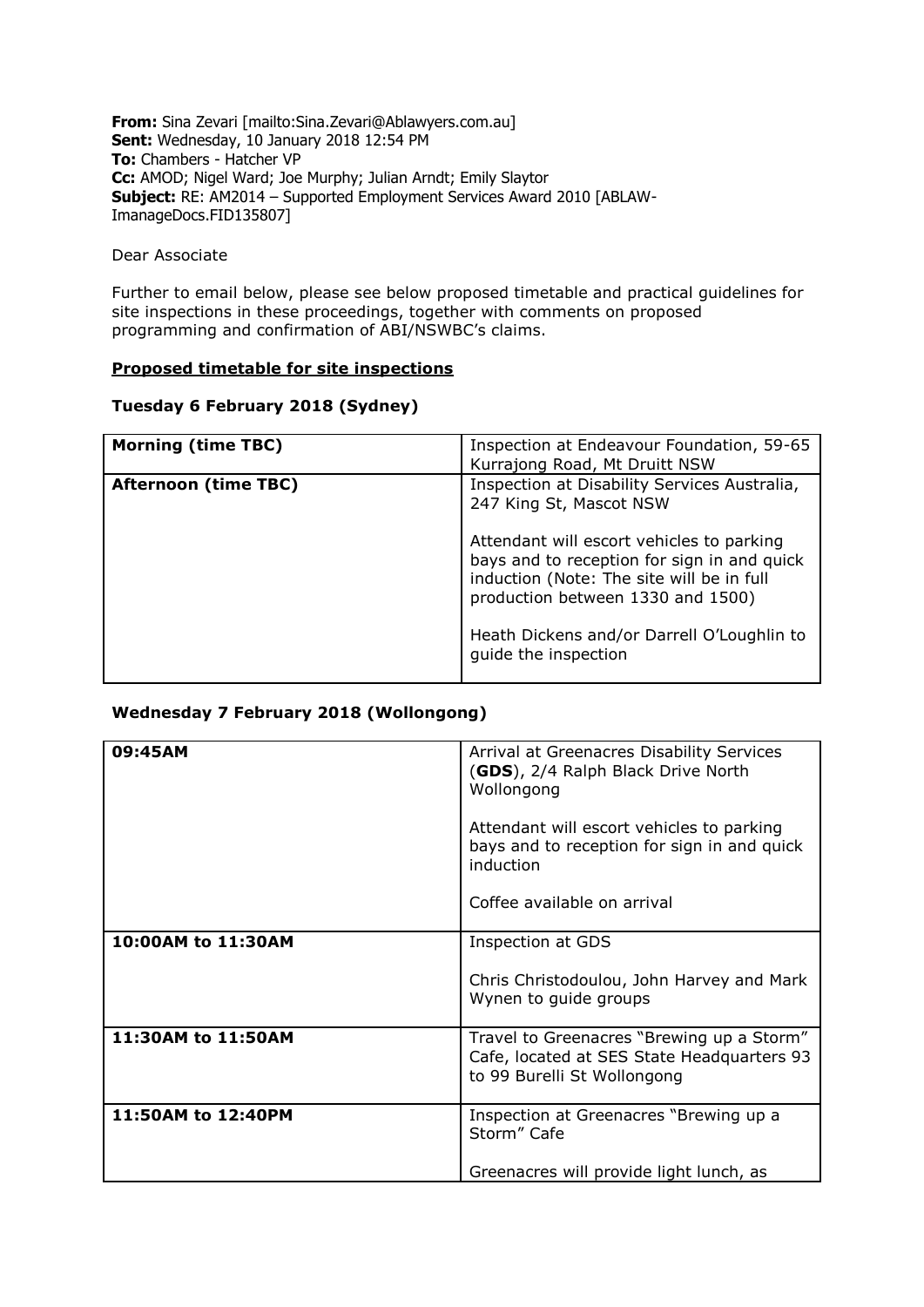|                   | inspection is best observed whilst<br>employees are carrying out their normal<br>duties                                                                 |
|-------------------|---------------------------------------------------------------------------------------------------------------------------------------------------------|
| 12:40PM to 1:00PM | Travel to Flagstaff Group 254 Nolan St<br>Unanderra<br>Attendant to escort vehicles to parking<br>bays                                                  |
| 1:00PM-2:30PM     | Induction, followed by inspection at<br><b>Flagstaff Group</b><br>Roy Rogers, Steve Burgess and Karen<br>Burdet to guide groups (subject to<br>numbers) |

These days could be swapped around if more convenient for the Full Bench (i.e. the Tuesday be in Wollongong and Wednesday in Sydney), or moved to other days at the Commission's convenience.

The above is also subject to any additional inspections which the Commission is minded to allow following consideration of any submissions in this regard by other parties.

### **Other general protocol proposals for site inspections**

- Subject to numbers, attendees to break up into groups of no more than 6 people
- All attendees must wear closed shoes and comply with safety directions as provided
- Court reporter to be in attendance at inspections

#### **Proposed programming**

The above timetable is intended to reflect the programming proposal discussed on a preliminary basis in the directions hearing before the Full Bench on 22 December 2017:

| Date                                  | Event                                                                                                                                                                             | Location                                                |
|---------------------------------------|-----------------------------------------------------------------------------------------------------------------------------------------------------------------------------------|---------------------------------------------------------|
| Monday, 5 February                    | Opening submissions                                                                                                                                                               | Sydney, with<br>telephone/video links as<br>required    |
| Tuesday 6 and Wednesday 7<br>February | Inspections as per<br>above                                                                                                                                                       | Sydney and Wollongong                                   |
| Tuesday, 6 February (4:00PM)          | Any party who wishes<br>to object to evidence<br>proposed to be called<br>by any other party file a<br>notice identifying their<br>objections and the basis<br>for same by 4:00PM | N/A                                                     |
| Thursday, 8 and Friday, 9<br>February | AED Legal witnesses                                                                                                                                                               | Melbourne, with<br>telephone/video links as<br>required |
| Monday 12 February - Thursday         | Remaining witnesses                                                                                                                                                               | Sydney, with                                            |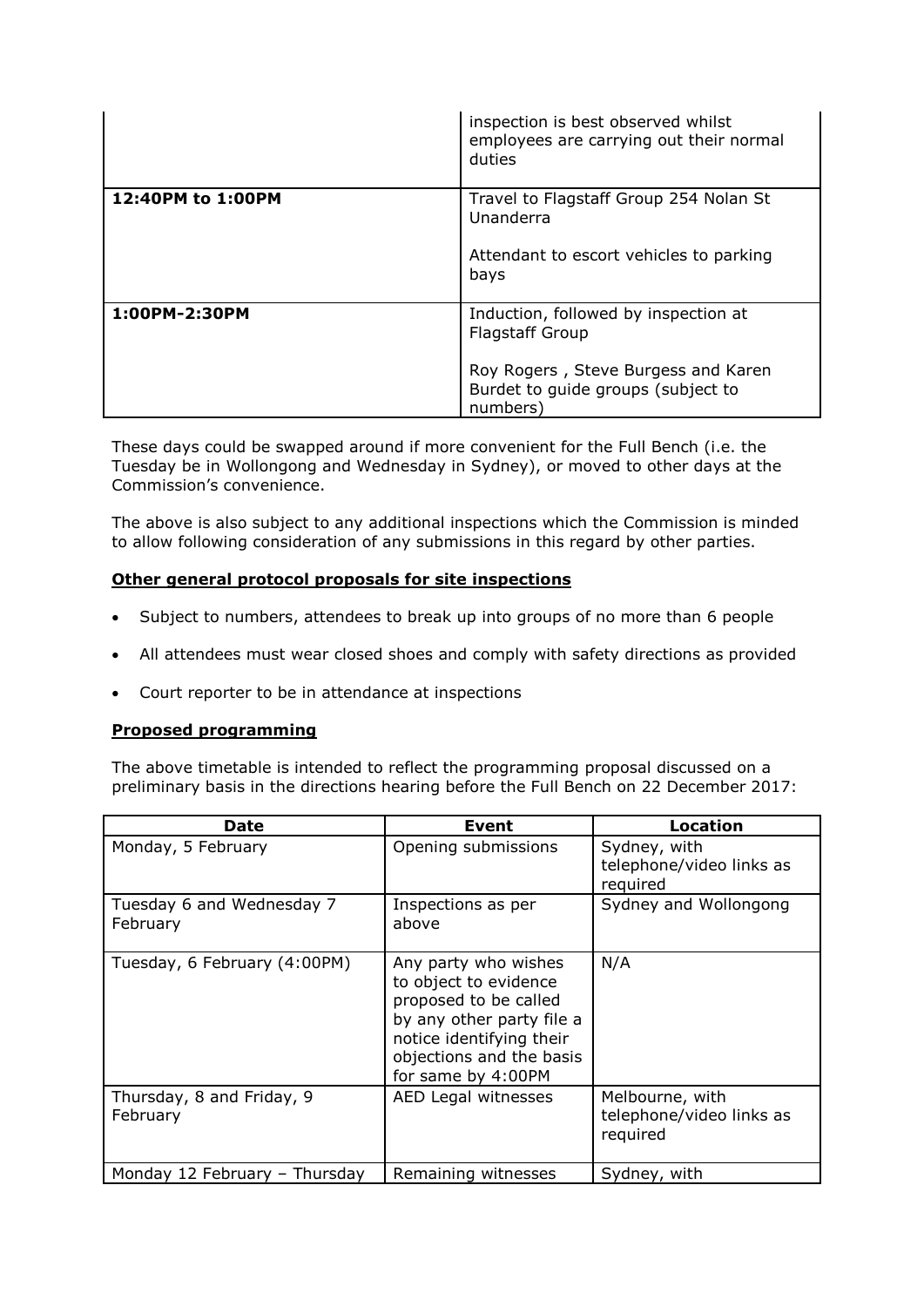| 15 February         |                  | telephone/video links as<br>required                 |
|---------------------|------------------|------------------------------------------------------|
| Friday, 16 February | Oral submissions | Sydney, with<br>telephone/video links as<br>required |

# **Confirmation of ABI/NSWBC claims**

We also take this opportunity to confirm, for the avoidance of doubt, that in relation to claims in which ABI and NSWBC is a moving party in these parties, those which we will be pressing at hearing are confined to those referred to in our submissions in support filed on 25 September 2017, as reflected in our variation determination filed 31 July 2017 (and as amended on 21 November 2017).

Kind regards

**Sina Zevari** Senior Associate | Accredited Specialist – Employment & Industrial Law



Australian Business Lawyers & Advisors 140 Arthur Street North Sydney NSW 2060 Dir: +612 9458 7802 | Fax: +612 9954 5029 | Mob: 0427 419 067 Tel: +612 9458 7005 | Web:<www.ablawyers.com.au> | In [LinkedIn](https://www.linkedin.com/company/australian-business-lawyers?trk=top_nav_home)



Experts make things simple

Workplace Corporate & Commercial Property

# Workplace Relations and Employment Team of the Year



This is an email from Australian Business Lawyers & Advisors Pty Limited (ACN 146 318 783). It is confidential to the named addressee and may contain copyright and/or legally privileged information. No-one else may read, print, store, copy, forward or act in reliance on all or any of it or its attachments. If you receive this email in error, please telephone us on +612 9458 7005 or email **ablawyers@ablawyers.com.au** We do not accept liability in connection with computer virus, data corruption, delay, interruption, unauthorised access or unauthorised amendment. Liability limited by a Scheme approved under the Professional Standards Legislation. Legal practitioners employed by or being directors of Australian Business Lawyers & Advisors Pty Limited are members of the Scheme. This notice must not be removed.

**From:** Chambers - Hatcher VP [\[mailto:Chambers.Hatcher.VP@fwc.gov.au\]](mailto:Chambers.Hatcher.VP@fwc.gov.au) **Sent:** 08/01/2018 10:15

**To:** 'KEMP, James'; 'Stephen.bull@unitedvoice.org.au'; Leigh Svendsen;

'fogarty@denmanchambers.com.au'; 'kairsty.wilson@aed.org.au'; 'cainpaul@icloud.com';

'craig.rawson@ags.gov.au'; 'abigail.cooper@ashurst.com'; Nigel Ward; 'chrisc@greenacres.net.au'; 'MarkW@greenacres.net.au'; 'pfrench@disabilitylaw.org.au'; 'samanthaf@pwd.org.au';